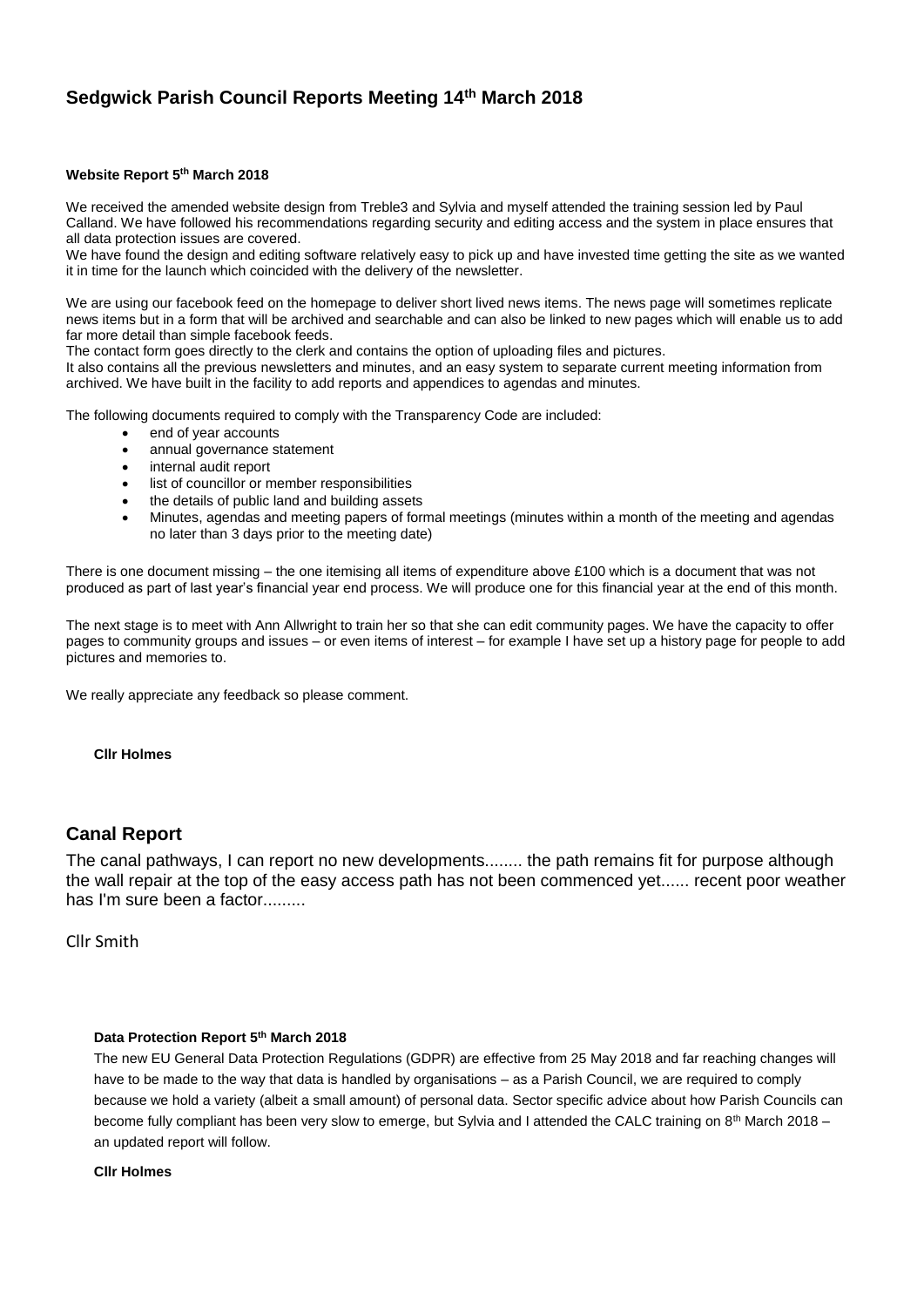#### **General Data Protection Regulation (GDPR) Report from the Clerk for the Parish Council meeting to be held on 14th March 2018**

Having recently attended a training seminar on the above topic, this report summarises the information given at this seminar and details the actions which the Council will need to make in order to comply with GDPR. Although GDPR does not come into force until May 2018, we are being encouraged by the ICO [\(www.ico.co.uk\)](http://www.ico.co.uk/) to put into place all the things which the Regulation will expect us to do ahead of this date. GDPR is an EU law which the UK Government have confirmed will apply to this country. Our Government will be passing its own legislation on the matter next year.

#### **What is GDPR?**

This replaces the Data Protection Act of 1998. It is a Regulation which affects all authorities which collect personal data. We collect and use personal data for a number of reasons. Council is expected to have all of its members and staff trained to understand the implications of the Regulation. It is ultimately the responsibility of the Council, as the Data Controller, to ensure that things are done correctly.

#### **Things which need to be done – recognising the roles**

The Data Controller must appoint a Data Protection Officer (DPO). This will need to be someone who is familiar with the workings of the Council as well as GDPR and with no conflict of interest in determining the purpose or manner of processing personal information. The DPO could be the Clerk. The appointment will need to be minuted and if it is the Clerk it will need to be included in the Job Description and Contract of Employment. We will also need to amend our Standing Orders at their next review (certainly before May 2018) to include an Order which recognises the Council as the Data Controller and the DPO. The Order should also say that all councillors and staff should be trained in GDPR.

#### **Additional work for the DPO**

The DPO will need to prepare an 'Information Audit' of personal information held. This audit must detail not only the information held, but the reason for it being held along with other information. The DPO must also issue Privacy Notices to people whose personal information is held by the Council. The DPO will need to include GDPR in the Council's Risk Management Schedule and undertake assessments of projects which might pose considerable risk in respect of data protection. The Clerk will also need to present to the Council a GDPR Policy for adoption. This Policy is considered to be one of the core policies of the Council.

Councillors will appreciate that this will have a considerable impact on the duties of the Clerk / DPO and this impact should be considered when we set our budget for the year 2018/19.

There remains an obligation on all members of the Council to be trained in this matter. Understanding the implications of this Regulation is one of the best ways of avoiding breaches in respect of personal data which could be costly for the council, time consuming for the Clerk as well as a risk to reputation.

#### **Recommendation:**

The Council sets up a Working Party to programme the requirements as detailed above with a view to presenting this to Council at their next meeting.

**Presented by Parish Clerk**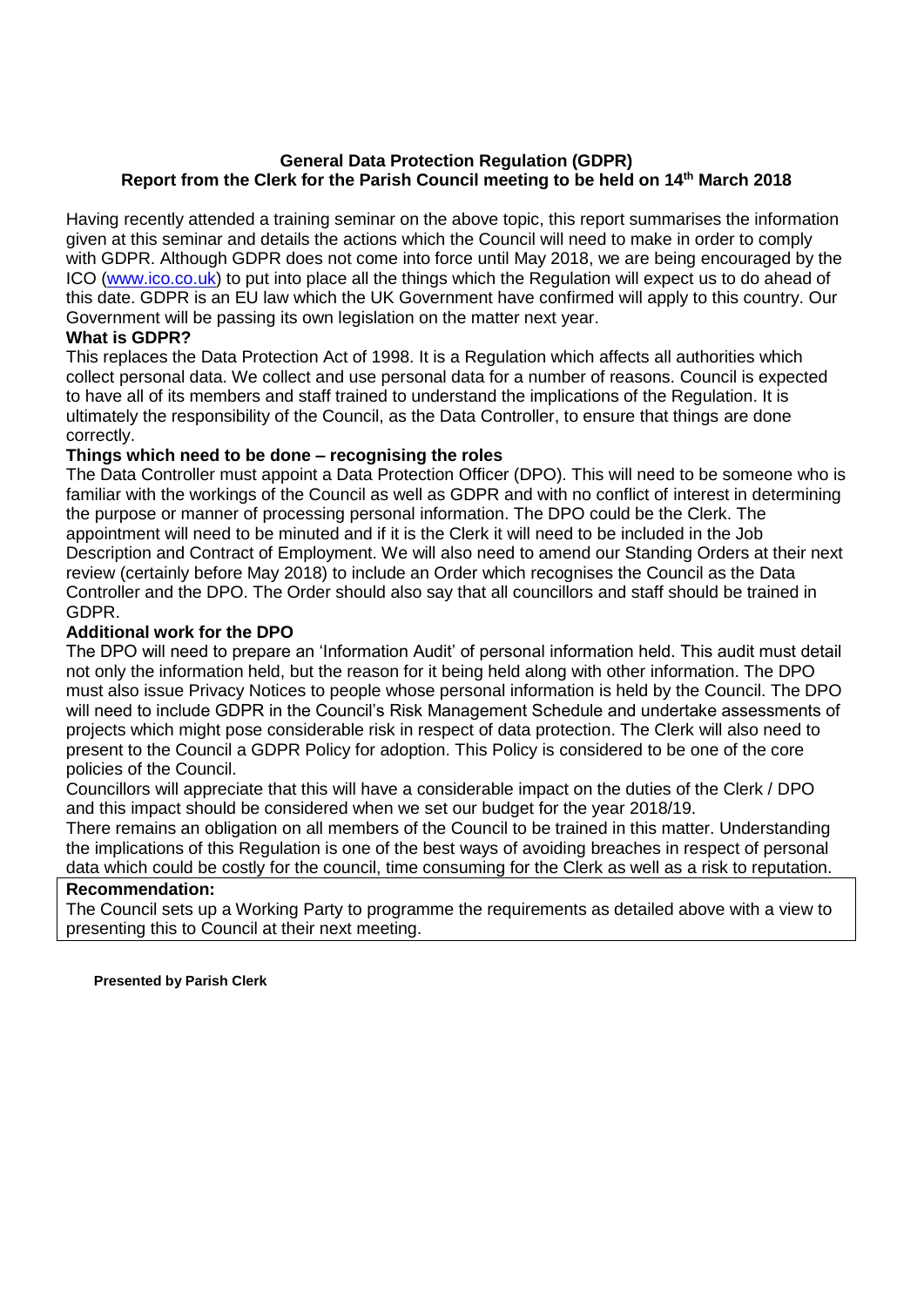#### **HIGHWAYS REPORT March 14th 2018**

| <b>LOCATION</b>              | Postcode      | Fault                       | Reference   | Logged*    | <b>CCC Status</b> | <b>Notes</b>              |
|------------------------------|---------------|-----------------------------|-------------|------------|-------------------|---------------------------|
| Along riverside from         | LA80JU        | Erosion of edge near        | W171439589  | 13/06/2017 | Completed         |                           |
| Force Bridge                 |               | bend                        | W171447978  | 21/09/17   | Completed         |                           |
|                              |               | Potholes/resurface          | W1880915423 | 02/02/18   | Awaiting          |                           |
|                              |               |                             | W182936296  | 02/02/18   | Update all 3      |                           |
|                              |               |                             | W1880915422 | 02/02/18   |                   |                           |
| Castle View Junction         | LA80JL        | <b>Renew Road Markings</b>  | W171439590  | 13/06/2017 | Completed         | NOT completed Promised at |
| Wakefield Meadow             | LA80JD        | <b>Renew Road Markings</b>  | W171439600  | 13/06/2017 | Completed         | meeting with VU 5/1/18    |
| Junction                     |               |                             | W182936237  | 20/1/18    | Completed         | Rereported20/1/18         |
| <b>Carex Farm Junction</b>   | LA80JJ        | <b>Renew Road Markings</b>  |             |            | Completed         | W182936238 Await update   |
|                              |               |                             |             |            |                   | W182936255 Await Updat    |
| Carex Farm to                | LA80JJ        | Potholes/edges/             | W171439594  | 13/06/2017 | Completed         | Carex Farm re-patched     |
| Shyreakes                    |               | resurface 2miles            | W182936260  | 13/01/18   | Completed         | 3/1/18 and Raines Hall    |
|                              |               |                             | W182936381  | 13/01/18   | Completed         | patched 13/1/18           |
| <b>Castle View Pavements</b> | LA80JL        | Repair all pavements        | W171439597  | 13/06/2017 | completed         | NOT COMPLETED             |
| <b>Hill Close Pavements</b>  | LA80JR        | Repair all pavements        | W171439592  |            | expected          |                           |
|                              |               |                             |             |            | 4/18              |                           |
| Crosscrake Rd T J by         | LA80LB        | Various pot holes           | W171447979  | 21/09/2017 | Completed         | Large Pothole filled      |
| school                       |               |                             |             |            |                   |                           |
| Well Heads Lane (N)          | <b>LA80JS</b> | Large deep pothole          | W1880915410 | 2/1/18     | Awaiting          |                           |
|                              |               |                             |             |            | Assessment        |                           |
| Natland Road                 |               | Verge Collapse Pothole      | W182936250  | 13/1/18    | $\mathbf{u}$      |                           |
|                              |               | and white lines             | W182936251  |            |                   |                           |
| Well Heads/Gypsy Hill        | LA80JT        | Deep Pothole                | W1880915419 | 2/1/18     | $\boldsymbol{u}$  |                           |
| Sedgwick House               | LA80JU        | Drain Collapse              | W1880915784 | 5/2/18     | $\boldsymbol{u}$  |                           |
| Gateway                      |               |                             |             |            |                   |                           |
| <b>Basinghyll Gulley</b>     | LA88ED        | <b>Blocked Gulley Again</b> | W1880915785 | 5/2/18     | $\boldsymbol{u}$  |                           |
| Cracked BT manhole           | LA80JL        | Cover cracked and           | W182936261  | 13/1/18    |                   |                           |
| cover at Castle View         |               | tripping people and         |             |            | $\boldsymbol{u}$  |                           |
| Junction                     |               | dogs                        |             |            |                   |                           |
| Sedgwick Railway             | LA8 OJH       | Bridge height sign          | W182936568  | 13/1/18    |                   |                           |
| <b>Bridge</b>                |               | loose and hanging           |             |            | Completed         |                           |

Clerk update 5/03/18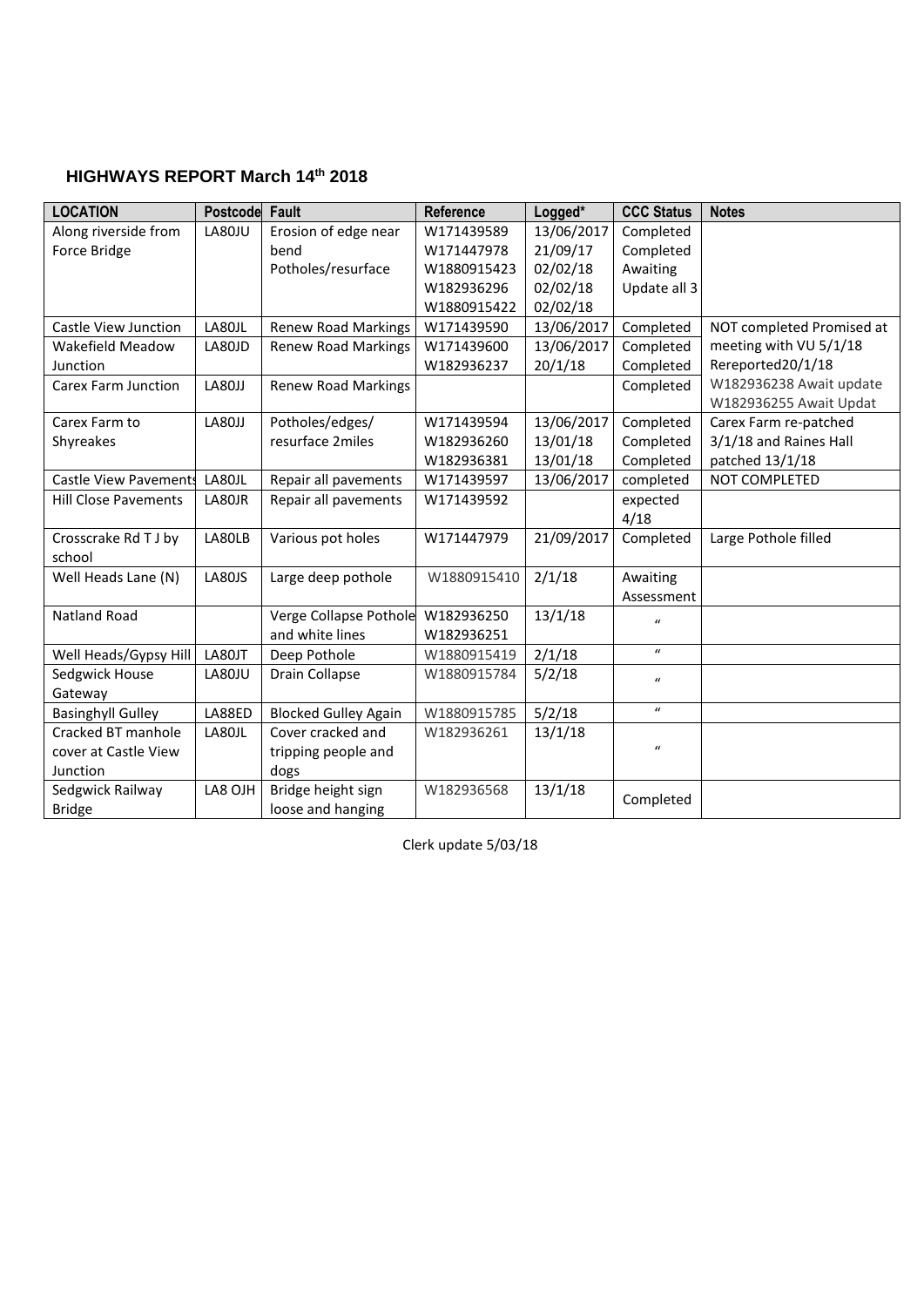

# **Sedgwick Parish Council update**

 **March 2018**

# **INCIDENTS OF NOTE**

Within the area that your Parish falls, during the last month there have been 58 incidents reported, resulting in 13 crimes being submitted.

. Incidents with community impact or of interest locally were:

16<sup>th</sup> Feb following a minor altercation between neighbours in Stainton a report of assault without injury recorded.

19<sup>th</sup> Feb report of red diesel stolen from a digger parked near the road at Preston Patrick.

19<sup>th</sup> Feb male walker was bitten by dog on Shyreakes lane Crosscrake dog owner identified and enquiries on-going.

2<sup>nd</sup> March report of Environment agency compound at Sedgwick broken into but nothing reported as stolen.

Rural areas are once again being targeted for break in's especially Pubs and isolated businesses such as Golf clubs/garages, also van breaks and tools targeted please be aware of any suspicious persons /vehicles and inform the Police.

We have also had two reports from 13<sup>th</sup> Feb where elderly victims have been subjected to scams whereby the offenders have contacted the victims saying that they were from the police and that the victims bank account had been compromised, then suggested that money be drawn out and collected by the fraudster. These crimes involve several thousands of pounds.

Please be cautious with any phone calls, the Police will never ask for your personal banking details and will not give advice on money transfers etc. we would direct you to your bank and may suggest you cancel cards etc.

### **CRIME FIGURES**